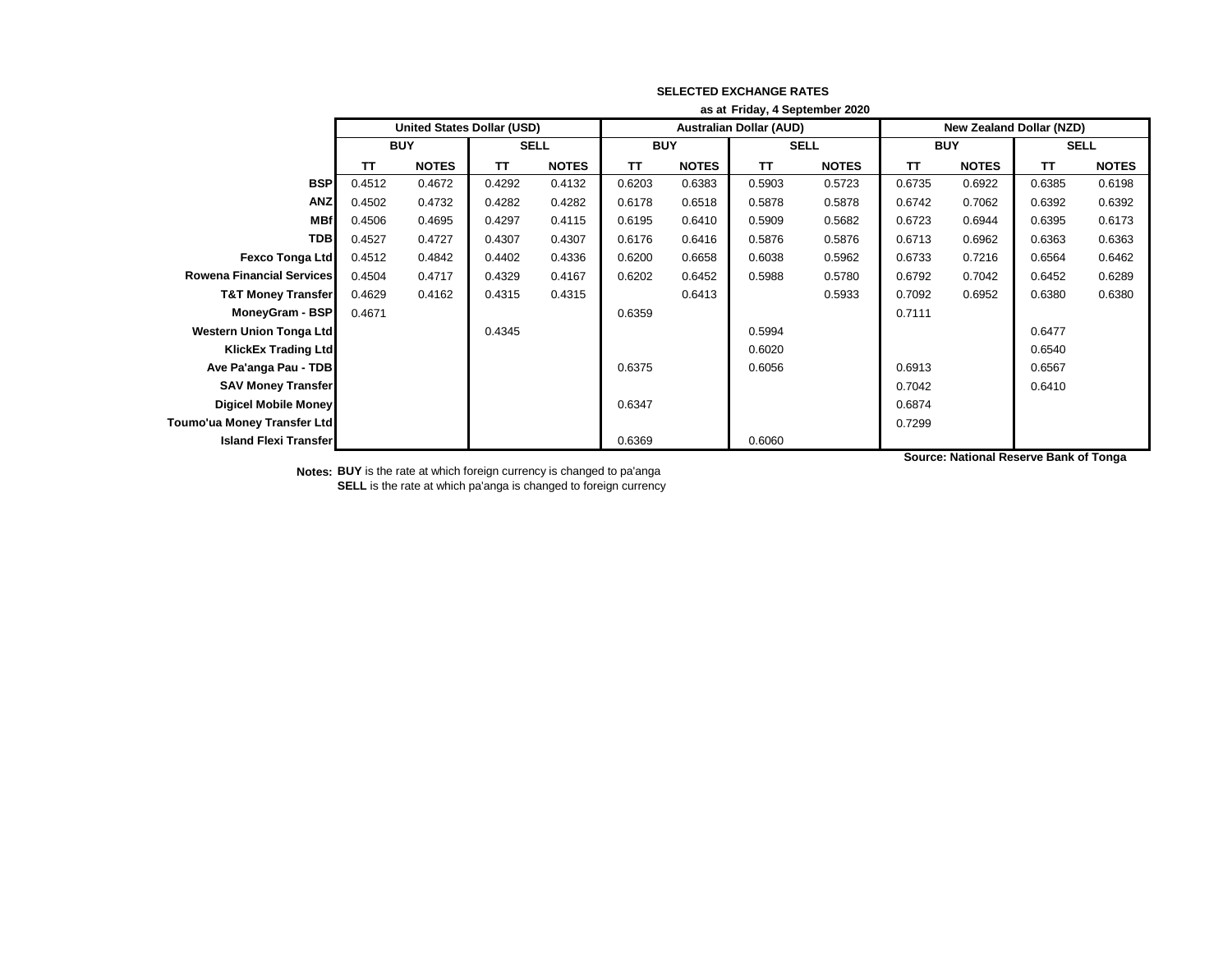|                                  | as at Friday, 11 September 2020   |              |             |              |            |              |                                |              |                                 |              |             |              |
|----------------------------------|-----------------------------------|--------------|-------------|--------------|------------|--------------|--------------------------------|--------------|---------------------------------|--------------|-------------|--------------|
|                                  | <b>United States Dollar (USD)</b> |              |             |              |            |              | <b>Australian Dollar (AUD)</b> |              | <b>New Zealand Dollar (NZD)</b> |              |             |              |
|                                  | <b>BUY</b>                        |              | <b>SELL</b> |              | <b>BUY</b> |              | <b>SELL</b>                    |              | <b>BUY</b>                      |              | <b>SELL</b> |              |
|                                  | TΤ                                | <b>NOTES</b> | TΤ          | <b>NOTES</b> | ΤT         | <b>NOTES</b> | <b>TT</b>                      | <b>NOTES</b> | ΤT                              | <b>NOTES</b> | <b>TT</b>   | <b>NOTES</b> |
| <b>BSP</b>                       | 0.4491                            | 0.4651       | 0.4271      | 0.4111       | 0.6186     | 0.6366       | 0.5886                         | 0.5706       | 0.6753                          | 0.6940       | 0.6403      | 0.6216       |
| <b>ANZ</b>                       | 0.4481                            | 0.4711       | 0.4261      | 0.4261       | 0.6160     | 0.6500       | 0.5860                         | 0.5860       | 0.6768                          | 0.7088       | 0.6418      | 0.6418       |
| <b>MBf</b>                       | 0.4485                            | 0.4673       | 0.4276      | 0.4098       | 0.6178     | 0.6410       | 0.5892                         | 0.5682       | 0.6741                          | 0.6993       | 0.6413      | 0.6173       |
| <b>TDB</b>                       | 0.4506                            | 0.4706       | 0.4286      | 0.4286       | 0.6166     | 0.6406       | 0.5866                         | 0.5866       | 0.6739                          | 0.6988       | 0.6389      | 0.6389       |
| <b>Fexco Tonga Ltd</b>           | 0.4491                            | 0.4819       | 0.4381      | 0.4315       | 0.6185     | 0.6640       | 0.6013                         | 0.5945       | 0.6750                          | 0.7236       | 0.6585      | 0.6479       |
| <b>Rowena Financial Services</b> | 0.4504                            | 0.4695       | 0.4310      | 0.4149       | 0.6202     | 0.6452       | 0.5952                         | 0.5780       | 0.6792                          | 0.7042       | 0.6494      | 0.6289       |
| <b>T&amp;T Money Transfer</b>    | 0.4629                            | 0.4695       | 0.4315      | 0.4315       |            | 0.6394       |                                | 0.5914       | 0.7092                          | 0.6962       | 0.6410      | 0.6410       |
| MoneyGram - BSP                  | 0.4644                            |              |             |              | 0.6322     |              |                                |              | 0.7108                          |              |             |              |
| <b>Western Union Tonga Ltd</b>   |                                   |              | 0.4306      |              |            |              | 0.5964                         |              |                                 |              | 0.6491      |              |
| <b>KlickEx Trading Ltd</b>       |                                   |              |             |              |            |              | 0.6010                         |              |                                 |              | 0.6550      |              |
| Ave Pa'anga Pau - TDB            |                                   |              |             |              | 0.6359     |              | 0.6041                         |              | 0.6941                          |              | 0.6594      |              |
| <b>SAV Money Transfer</b>        |                                   |              |             |              |            |              |                                |              | 0.7042                          |              | 0.6410      |              |
| <b>Digicel Mobile Money</b>      |                                   |              |             |              | 0.6606     |              |                                |              | 0.7203                          |              |             |              |
| <b>Manatu Ofa Money Transfer</b> |                                   |              |             |              |            |              |                                |              | 0.7246                          |              | 0.6757      |              |
| Toumo'ua Money Transfer Ltd      |                                   |              |             |              |            |              |                                |              | 0.7194                          |              |             |              |
| <b>Island Flexi Transfer</b>     |                                   |              |             |              | 0.6329     |              | 0.6082                         |              |                                 |              |             |              |

**Notes: BUY** is the rate at which foreign currency is changed to pa'anga

**SELL** is the rate at which pa'anga is changed to foreign currency

**Source: National Reserve Bank of Tonga**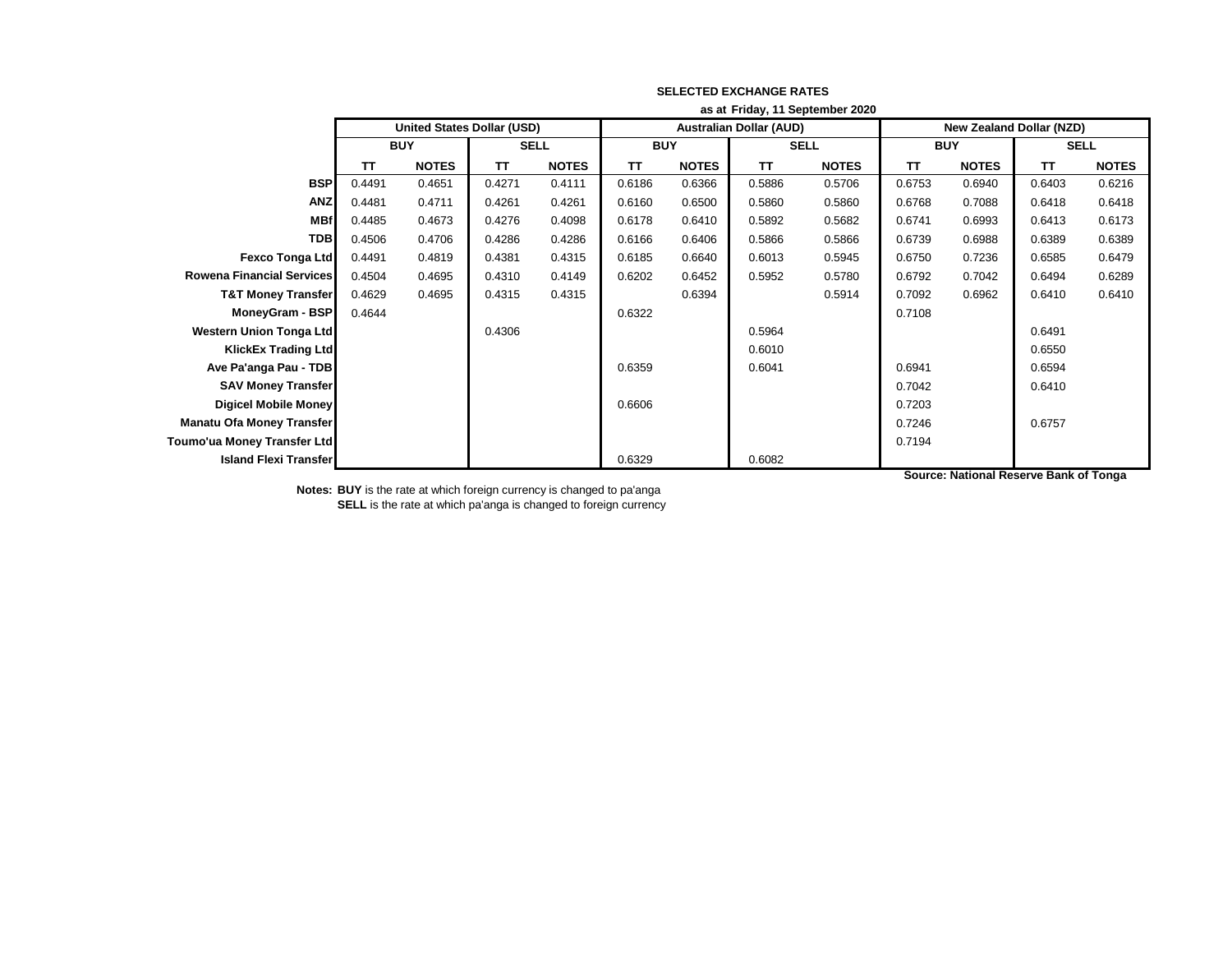|                                  | as at Friday, 18 September 2020 |                                   |             |              |            |              |                                |              |                          |              |             |              |  |
|----------------------------------|---------------------------------|-----------------------------------|-------------|--------------|------------|--------------|--------------------------------|--------------|--------------------------|--------------|-------------|--------------|--|
|                                  |                                 | <b>United States Dollar (USD)</b> |             |              |            |              | <b>Australian Dollar (AUD)</b> |              | New Zealand Dollar (NZD) |              |             |              |  |
|                                  | <b>BUY</b>                      |                                   | <b>SELL</b> |              | <b>BUY</b> |              |                                | <b>SELL</b>  | <b>BUY</b>               |              | <b>SELL</b> |              |  |
|                                  | TΤ                              | <b>NOTES</b>                      | TΤ          | <b>NOTES</b> | <b>TT</b>  | <b>NOTES</b> | <b>TT</b>                      | <b>NOTES</b> | <b>TT</b>                | <b>NOTES</b> | TΤ          | <b>NOTES</b> |  |
| <b>BSP</b>                       | 0.4510                          | 0.4670                            | 0.4290      | 0.4130       | 0.6161     | 0.6341       | 0.5861                         | 0.5681       | 0.6679                   | 0.6866       | 0.6329      | 0.6142       |  |
| <b>ANZ</b>                       | 0.4500                          | 0.4730                            | 0.4280      | 0.4280       | 0.6138     | 0.6478       | 0.5838                         | 0.5838       | 0.6689                   | 0.7009       | 0.6339      | 0.6339       |  |
| <b>MBf</b>                       | 0.4504                          | 0.4695                            | 0.4295      | 0.4115       | 0.6153     | 0.6369       | 0.5868                         | 0.5650       | 0.6667                   | 0.6897       | 0.6339      | 0.6098       |  |
| <b>TDB</b>                       | 0.4525                          | 0.4725                            | 0.4305      | 0.4305       | 0.6136     | 0.6376       | 0.5836                         | 0.5836       | 0.6655                   | 0.6904       | 0.6305      | 0.6305       |  |
| <b>Fexco Tonga Ltd</b>           | 0.4510                          | 0.4840                            | 0.4400      | 0.4334       | 0.6161     | 0.6612       | 0.5995                         | 0.5921       | 0.6780                   | 0.7154       | 0.6509      | 0.6406       |  |
| <b>Rowena Financial Services</b> | 0.4504                          | 0.4717                            | 0.4329      | 0.4167       | 0.6202     | 0.6410       | 0.5917                         |              | 0.6792                   | 0.6944       | 0.6410      | 0.6211       |  |
| <b>T&amp;T Money Transfer</b>    | 0.4629                          | 0.4700                            | 0.4315      | 0.4315       |            | 0.6869       |                                | 0.5891       | 0.7092                   | 0.6869       | 0.6410      | 0.6410       |  |
| MoneyGram - BSP                  | 0.4642                          |                                   |             |              | 0.6324     |              |                                |              | 0.7053                   |              |             |              |  |
| <b>Western Union Tonga Ltd</b>   |                                 |                                   | 0.4304      |              |            |              | 0.5915                         |              |                          |              | 0.6386      |              |  |
| <b>KlickEx Trading Ltd</b>       |                                 |                                   |             |              |            |              | 0.5980                         |              |                          |              | 0.6470      |              |  |
| Ave Pa'anga Pau - TDB            |                                 |                                   |             |              | 0.6332     |              | 0.6015                         |              | 0.6860                   |              | 0.6517      |              |  |
| <b>SAV Money Transfer</b>        |                                 |                                   |             |              |            |              |                                |              | 0.7042                   |              | 0.6410      |              |  |
| Digicel Mobile Money             |                                 |                                   |             |              | 0.6789     |              |                                |              |                          |              |             |              |  |
| <b>Frank Money Transfer</b>      |                                 |                                   |             |              |            |              |                                |              | 0.7042                   |              | 0.6452      |              |  |
| <b>Manatu Ofa Money Transfer</b> |                                 |                                   |             |              |            |              |                                |              | 0.7143                   |              | 0.6667      |              |  |
| Toumo'ua Money Transfer Ltd      |                                 |                                   |             |              |            |              |                                |              | 0.7194                   |              |             |              |  |
| <b>Island Flexi Transfer</b>     |                                 |                                   |             |              | 0.6329     |              | 0.6034                         |              |                          |              |             |              |  |

**Notes: BUY** is the rate at which foreign currency is changed to pa'anga **SELL** is the rate at which pa'anga is changed to foreign currency **Source: National Reserve Bank of Tonga**